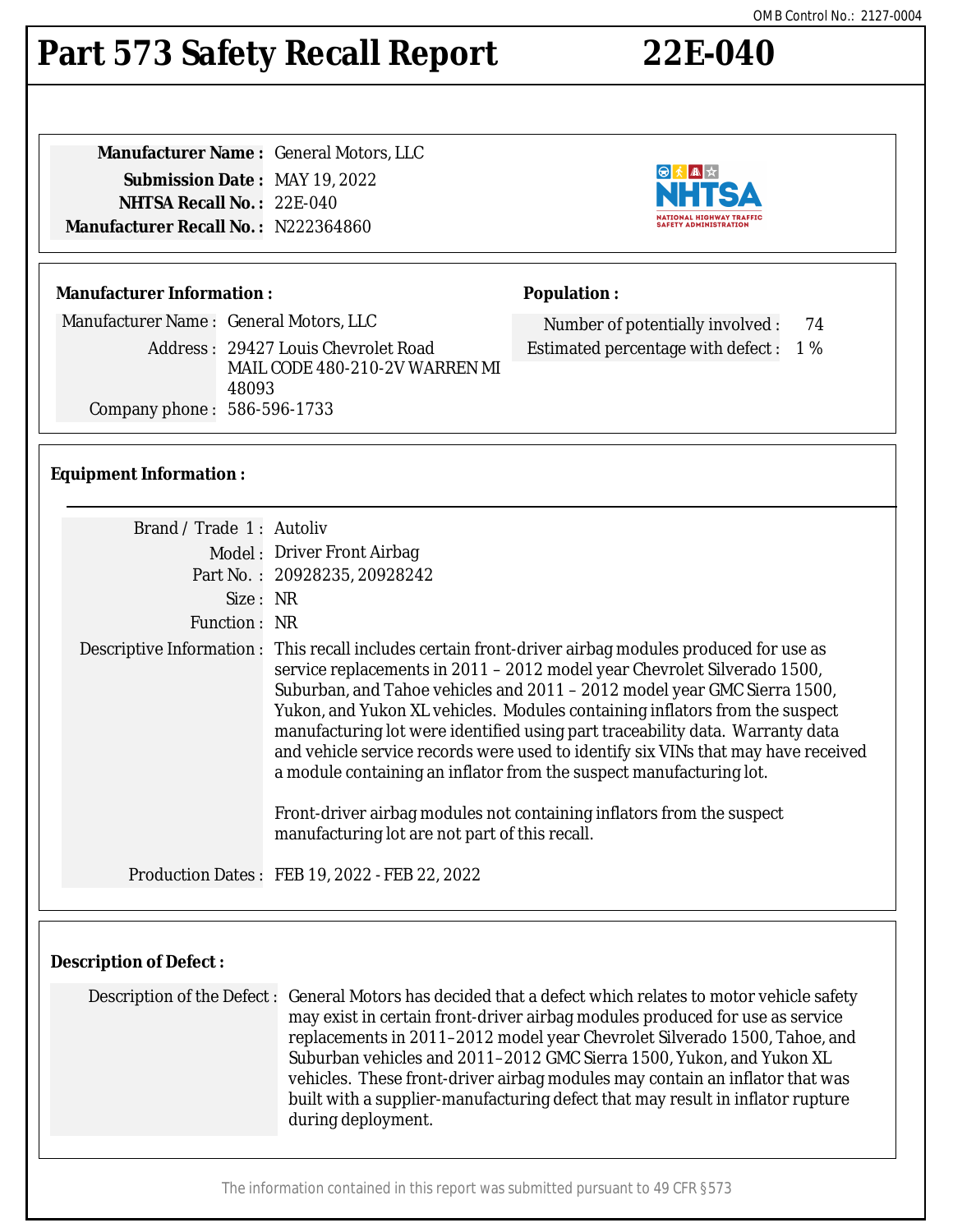## **Part 573 Safety Recall Report 22E-040** Page 2

| FMVSS 1: NR<br>FMVSS 2: NR                                 |                                                                                                                                                                                                         |  |
|------------------------------------------------------------|---------------------------------------------------------------------------------------------------------------------------------------------------------------------------------------------------------|--|
|                                                            | Description of the Safety Risk: An inflator rupture may cause metal fragments to pass through the airbag and<br>into the vehicle interior, which may result in injury or death to vehicle<br>occupants. |  |
| Description of the Cause: NR                               |                                                                                                                                                                                                         |  |
| <b>Identification of Any Warning NR</b><br>that can Occur: |                                                                                                                                                                                                         |  |
| <b>Involved Components:</b>                                |                                                                                                                                                                                                         |  |
|                                                            | Component Name: MODULE ASM-INFL RST STRG WHL                                                                                                                                                            |  |
|                                                            | <b>Component Description: Driver Airbag Module Assembly</b>                                                                                                                                             |  |
| Component Part Number: 20928235, 20928242                  |                                                                                                                                                                                                         |  |
|                                                            |                                                                                                                                                                                                         |  |
| <b>Supplier Identification:</b>                            |                                                                                                                                                                                                         |  |
| <b>Component Manufacturer</b>                              |                                                                                                                                                                                                         |  |
| Name: ARC Automotive Inc.                                  |                                                                                                                                                                                                         |  |
| Address: 1729 Midpark Rd D.                                |                                                                                                                                                                                                         |  |
| Knoxville Tennessee 37921                                  |                                                                                                                                                                                                         |  |
| <b>Country: United States</b>                              |                                                                                                                                                                                                         |  |

### **Chronology :**

On March 12, 2022, GM's front-driver airbag module supplier informed GM of an inflator rupture that occurred in an ARC-built inflator during a high-temperature lot-acceptance test ("LAT") on March 11, 2022. Details of the incident were reviewed with GM on March 14, 2022. GM opened a product investigation on March 22, 2022.

While GM's investigation has not identified the specific root cause of the LAT rupture, GM and ARC's analysis of ARC's inflator-manufacturing records identified five inflators in this manufacturing lot, including the LATincident inflator, that contained an energetics subassembly with an unusually high mass. Of these five inflators, three were recovered for further analysis. ARC's teardown analysis determined that all three inflators were built incorrectly: one inflator contained increased primary-booster propellant and two contained extra mainpropellant segments.

These anomalies were not identified by ARC's quality-control processes due to a temporary calibration change that impacted the sensitivity of these processes during the production of this inflator-manufacturing lot. ARC's

The information contained in this report was submitted pursuant to 49 CFR §573